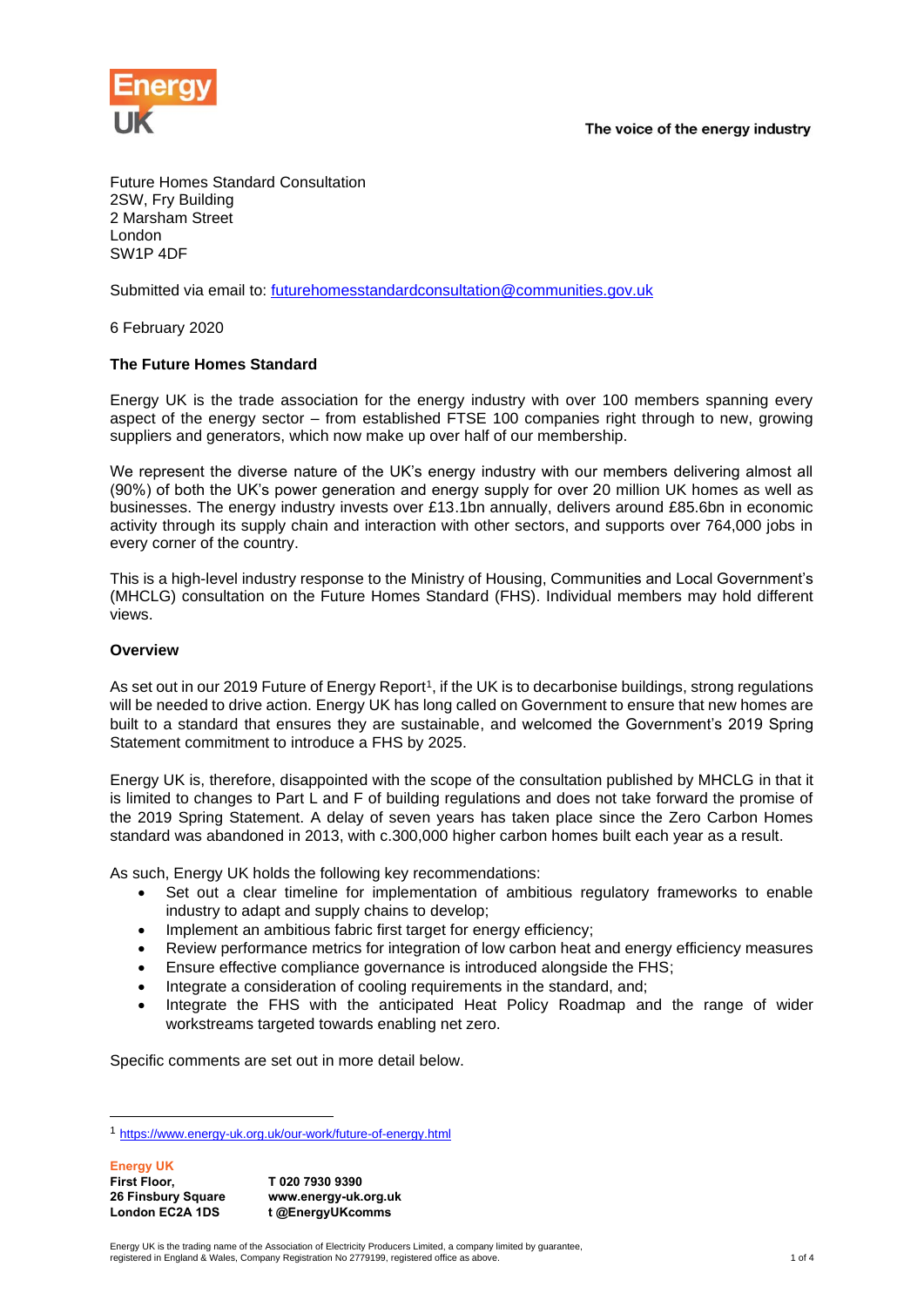#### **The Future Homes Standard**

The timetable for legislating for a FHS, as set out in the consultation, is lacking. The level of detail set out in the consultation is discouraging in that it does not go as far as the Chancellor's 2019 Spring Statement. Whilst an ambition for a house built to the requirements of the FHS to produce 75-80% less CO2 emissions is welcome; the Government needs to provide further detail as to how it will be achieved.

Given the Government's legislative commitment to net zero and the work of the Committee on Climate Change (CCC) it is disappointing that Government is proposing to wait until 2024 to consult on and introduce legislation for a FHS. Energy Efficiency is core to reducing costs for consumers across many elements of the transition to net zero and, as such, further transparency on this process and the justification for it would be welcome. The technology to build zero carbon homes already exists and adopting this early on will be significantly easier than retrofitting homes in years to come.

While the Government is right to note that not all home builders are ready to build to high specifications yet, this should not constitute a reason to delay putting in place the appropriate regulations. In fact, by putting in place long term frameworks that set a clear trajectory, the Government can provide industry with the certainty it needs to bring forward investment in supply chains and training or upskilling.

# **Energy Efficiency (Changes to Part L)**

Energy Saving Trust evidence notes that new buildings constructed today will not meet the level of efficiency needed to meet the 2050 carbon targets<sup>2</sup>. Energy UK, therefore, welcome the proposal to uplift the current energy performance requirements in building regulations for new homes. Improved insulation standards are important to reducing heat demand and allow heating systems to operate more effectively. However, given the importance of the energy efficiency of the building fabric, Energy UK does not believe that either Option 1 or Option 2, with a lower level of energy efficiency, go far enough to evoke a material impact.

There are also gaps between buildings' expected level of efficiency and their actual operational performance<sup>3</sup>. A more robust approach to ensuring compliance and enforcement with any improved Building Regulations is, therefore, also required. The proposed changes to compliance and performance do not go far enough and would benefit from more vigour here. Energy UK would note, for example, that the Boiler Plus policy was introduced through changes to the Domestic Building Services Compliance Guide (DBSCG) with no enforcement or compliance regime associated; and as a result, compliance with the standards have been lacklustre to date.

We also note that the proposed approach to compliance does not align with other government initiatives in this space, including, for example, the Each Home Counts review. Energy UK strongly supported the findings and recommendations of the aforementioned review in 2016 and has since been heavily involved in the initiatives to implement its recommendations, including the Steering Groups for PAS2030:2019, PAS2035 and PAS2031:2019 as well as ongoing engagement with TrustMark.

Different expectations and requirements with regards to installing energy efficiency measures in the retrofit and new build markets risks the development a two-tiered market for energy efficiency measures between retrofits and new-builds. In fact, some Energy UK members already report that they are seeing installers exit the retrofit market in favour of new builds, due to less stringent requirements.

### **Encouraging the uptake of low carbon heat technologies**

<sup>2</sup> <http://www.energysavingtrust.org.uk/clean-growth-plan-2050-ready-new-build-homes-policy>

<sup>3</sup> <https://www.ukgbc.org/ukgbc-work/delivering-building-performance/>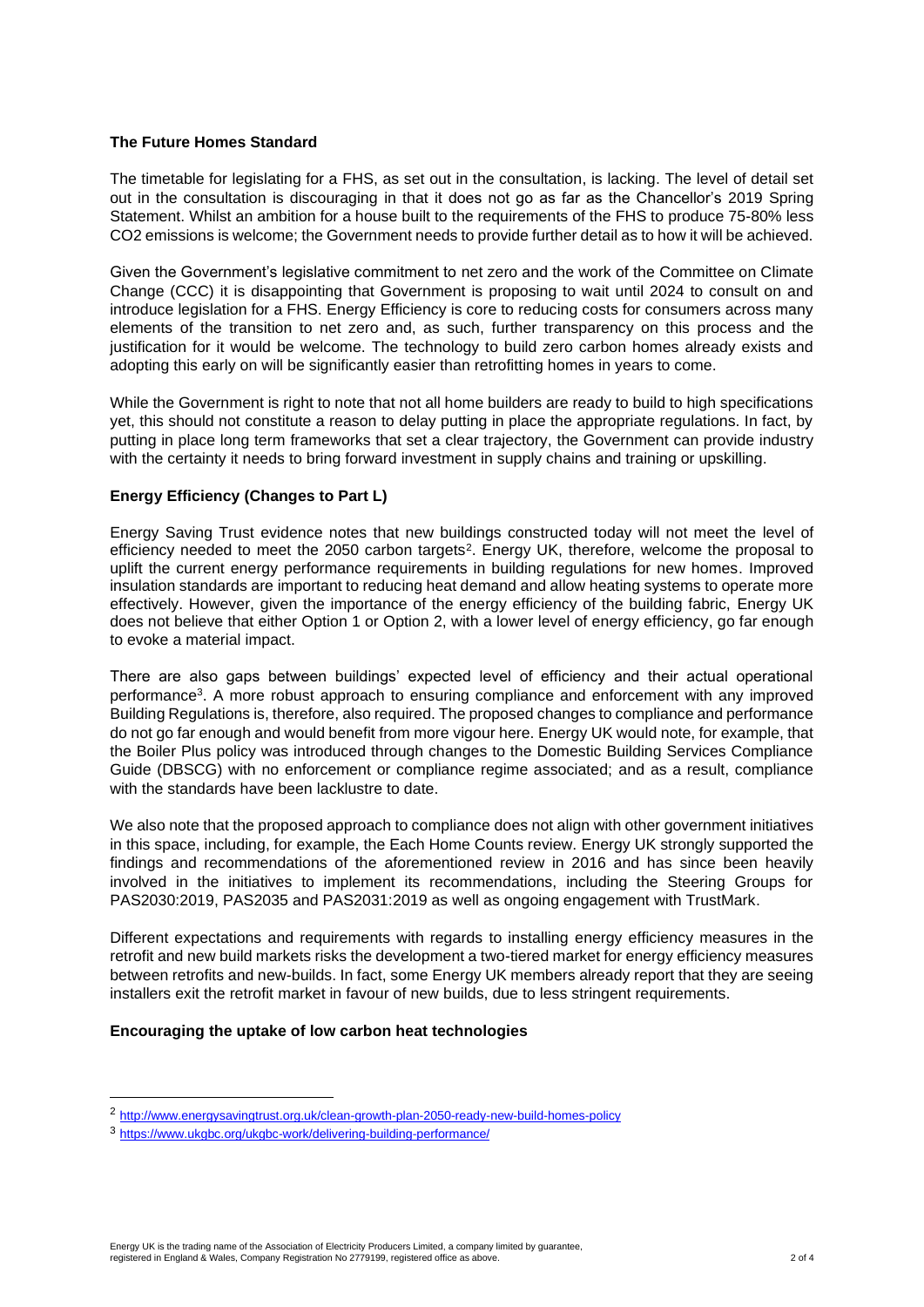Decarbonising heat is a core element of meeting the UK's net-zero target and must be integrated into a range of regulations and standards in 2020 to encourage uptake and enable markets to develop across low carbon heat technologies. A FHS that integrates ambitious heat and energy efficiency measures could be integral to developing market certainty required to enable decarbonisation at lowest cost to consumers.

There remains some apprehension that the combination of the proposed SAP methodology and regulatory amendments may not achieve the Government's objective of encouraging the uptake of low carbon heat technologies. Energy UK would support a review of how current performance metrics are calculated, to ensure that all low carbon technologies are properly assessed.

Energy UK has some specific reservations regarding the impact on heat networks which, according to Government expectations and (CCC) net-zero scenarios, are expected to play a crucial role in the decarbonisation of heat. In order to compare heat networks to other technologies, whole life costs may need to be considered in SAP calculations.

Energy UK is aware of faltering heat network investor confidence as developers move to a phase by phase approach to energy strategies, impacting on considerations of long-term sustainability including whole-life environmental impacts. The integration of heat networks into SAP methodology and FHS could aid in bolstering investor confidence.

Furthermore, Energy UK believes that 2020 is too early to phase out gas fired CHP heat networks, as this technology can be utilised as an efficient 'bridging' technology. Integrating an element of 'Future Proofing' in SAP calculations for heat networks, in terms of ability to transition to low carbon sources of heat, could aid in enabling a transition to low carbon heat at lowest cost to consumers.

# **Changes to Part F**

It is unclear from the consultation whether MHCLG intends to address cooling in the revised documents. Energy UK would support its consideration. There is a need to consider if there is sufficient cooling in properties based on the technologies being installed. Cooling may not be available for homes that are part of a heat network or for homes that have direct electric heating. As a result, consideration needs to be given to the impacts on comfort for home owners and determining whether the (Part F) ventilation changes proposed in this consultation are sufficient.

# **Further clarity and alignment**

It is crucial to achieving net zero at lowest cost to consumers that MCHLG coordinate with other offices and departments to ensure that ambitious and aligned policy and regulatory changes are delivered now. At the least, the FHS should be coordinated with the following workstreams:

- Stakeholder engagement and the wider Heat Policy Roadmap being developed by the BEIS Clean Heat Directorate. Energy UK is aware of a number of examples of homeowners removing low carbon technology to fit a gas boiler because of a lack of understanding or confidence in the equipment installed by the home builder. Engaging consumers will be a critical enabler in the decarbonisation of heat at lowest possible cost.
- Boiler Plus policy, where there is scope to align the interim standard. Energy UK members submitted evidence to BEIS on its 2019 review of Boiler Plus policy, where the case was set forth to move to the installation of 94% efficient boilers, higher than the 92% standard consulted on here. Clarity would also be welcome with regards to continuing the requirements of Boiler Plus guidance, i.e. the need to install a qualifying energy efficiency measure.